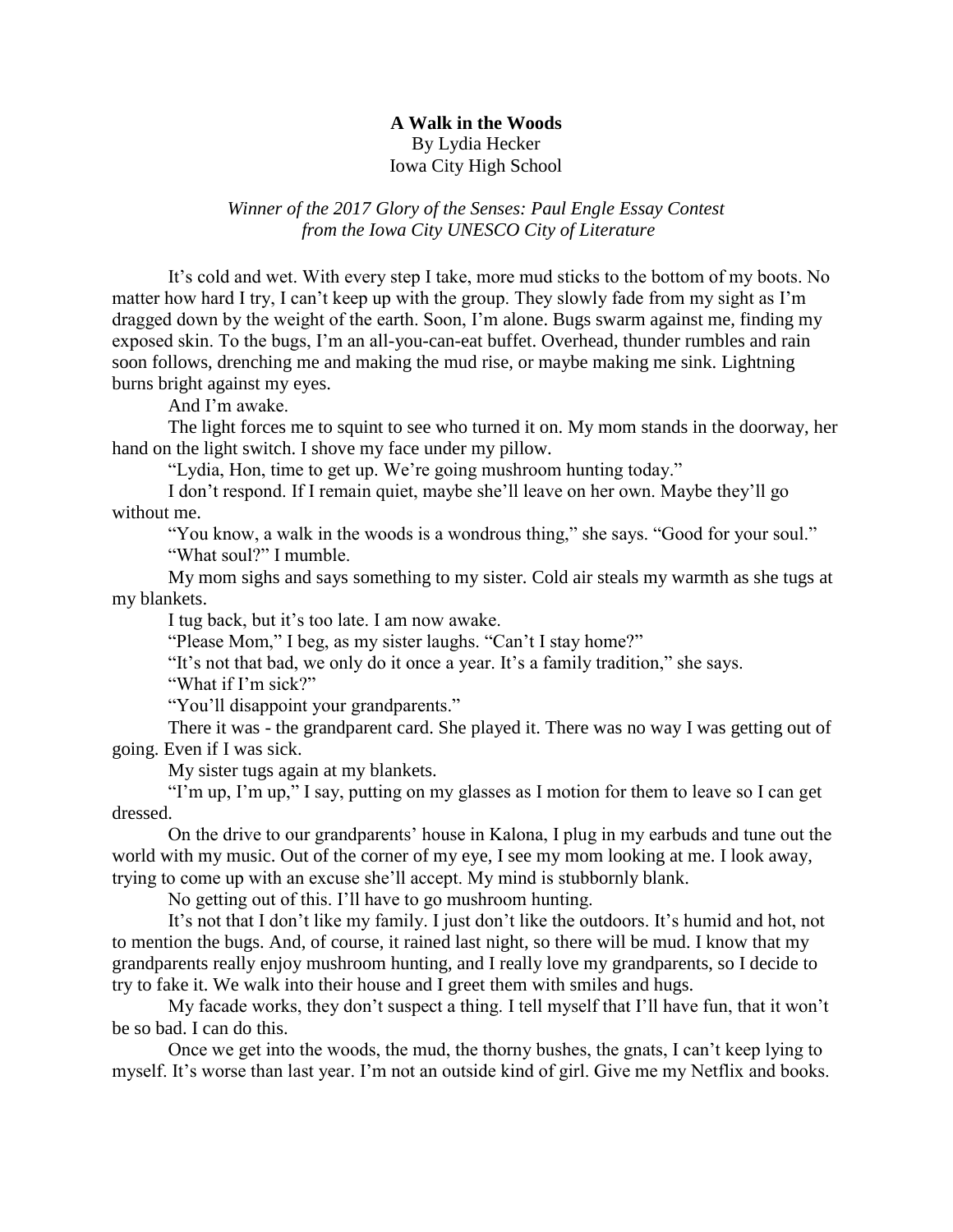The timber knows that I don't belong and tries to get me out. It sends its soldiers at me. The bugs come first, surrounding me like wolves circling their prey. I swat at them, but they don't leave. They buzz in my ears, their bites stinging for a moment before the urge to scratch hits.

My family is long gone. They've headed to the known mushroom spots. Spots deeper than I want to go.

The humidity squeezes my chest and I struggle to get enough air. The sun-dappled greens of the leaves blur together and I try to rub my eyes, but smudge my glasses instead and scowl. Every step I take becomes heavier and heavier. The mud covers my shoes, splattering on my pants and socks. I step over a fallen tree branch. The wet moss, like slime sticking to anything and everything it touches, clings to the bottom of my shoes.

I slip and fall, barely catching myself on my hands. The rough bark scrapes my palms. I am utterly alone and utterly out of place. The timber seems to swallow me whole. I'm an insignificant speck, nothing more than a single leaf falling to the ground.

Everything here seems connected.

Everything except for me.

Plopping down on a tree stump, I think about this realization. *It's all connected.* From the smallest gnat to the giant trees, they all work together to survive. I place my hand on the bark of a tree, seeing it with new eyes. This tree provides shelter for many animals, and they in turn, care for the tree.

I close my eyes, listening with new ears and hear the gears in the machine of the timber. Birds dive into the shelter of the trees to escape the rain, their feathers shining in the dim light. They call to one another in their own language of songs, together they create a melody that nothing can compete with.

Not even my favorite band, Breaking Benjamin.

A goldfinch stares at me from its perch before soaring away, its wings creating their own wind. The wonders of nature are only hidden until you look. And look I do. From the small flowers covering the floor to the birds soaring in the sky, the sudden beauty consumes me.

A gray squirrel runs in front of me, leaving its miniature paw prints in the mud. I close my eyes and decide to just breathe it in: the smell of the woods, the damp earth, opening up to release its secret sweet scent; the sounds of the many creatures that reside here; paws scrambling up trees, birds taking flight, deer chomping on the plants of the forest, rain pitter-pattering on the canopy of leaves above me.

I imagine that I can feel the steady thrum of the timber's heart underfoot. *Buh-bum, buhbum.* Steady and strong. Beating in all the living things around me. *Buh-bum, buh-bum.*

My own heart matches pace.

*Buh-bum, buh-bum.*

Everything is connected, but only if allowed. It is a mutual decision, for the timber to accept me and for me to accept it. I think of my family. Are they connected as well? Is that why they always want to go mushroom hunting?

I can hear my family laughing a distance from me. In discovering this sudden beauty, I forgot that we were in the timber to find mushrooms. They've probably found plenty by now. Knowing that my sister would mock me if I didn't find any, I look under the wilted umbrellas of Mayapples, hoping for good luck. Although I'm not a lucky person, per se, this time is different. There, peeking out from underneath a pile of decaying leaves, I find one, tiny, precious, morel, and pluck it carefully from the ground. It almost breaks in my hands, but I handle it lightly.